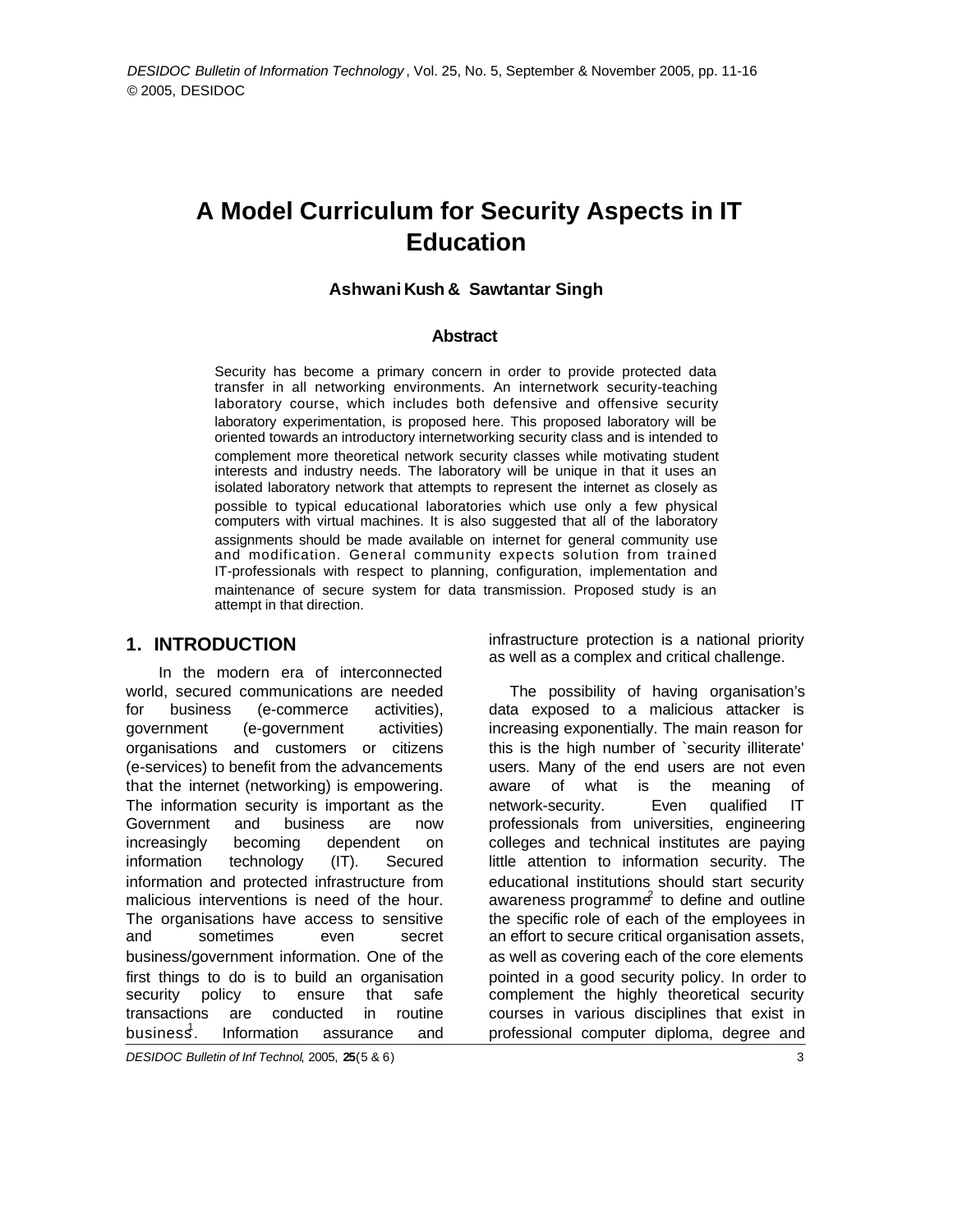postgraduate courses, a new scheme has been proposed for a laboratory based class. The proposed scheme allows student to be exposed to the real world challenges of network security. The academic institutes have conducted several seminars on information security but there have not been concrete suggestions to implement information security course in academic institutions. There is need to setup laboratories and develop associated laboratory materials, where the students could learn penetration testing techniques, hardening networks against attacks, and logging/audit controls for the purpose of convicting hackers. In international scenario many groups have explored methods of teaching information security. The pedagogical issues related to designing and implementing a cyber warfare laboratory for a computer security course have already been put into exercise3 on virtual machines. 4, 5

In this paper the proposed teaching laboratory model builds on the previously discussed methods of teaching and also adds unique elements that help build a teaching environment that approaches a real world laboratory that is both fun and inspiring students. In order to strengthen laboratory design, it is important to understand the industry's best practices and latest developments. There are several organisations that are making important contributions to the network security community and are useful resources in identifying network security laboratory components and teaching. 67,8 These organisations contribute to the community in various ways from informing security professionals of the latest alerts to offering free material on information security related topics.

# **2. NEED FOR COMPUTER SECURITY COURSE**

In universities and technical institutes around India, most of the computer science/application graduates go directly to workplace after completion of their degrees/diploma courses. The academic syndicates of the educational bodies try their best to include practical topics to supplement the traditional computer science curriculum. But in these professional courses maximum stress is laid on general education and the practical approach is less used. As the demand for qualified IT security personnel (having certified trainings) is growing, most of the time, these IT professionals need to enroll for certified security training courses or the organisations hiring these professionals need to train them which involve efforts, time and money. With increasing trend in use of e-resources, this trend is getting upwards day by day.

## **3. PROPOSED SCHEME**

In this article a scheme has been proposed to take care of security needs of the industry in general and student curriculum in particular. The scheme is a blend of theoretical and practical course work and tries to achieve the goal of supplying trained security professionals in IT. The proposed scheme intends to prepare certified trained security professional for network solutions. Proposed scheme has been divided into 4 layer structure as shown in Table 1.

#### **Table 1. 4 Layered Structure**

Hardware support requirements

Software support requirements

Testing and certification

Application in market

#### **3.1 Hardware Requirements**

A general hardware setup is required for lab set up. High powered server and 15 to 20 nodes should suffice the purpose for a group of 20 students. Server needs to support all platforms in terms of operating system and all protocols to connect it via LAN or internet.

### **3.2 Software Requirements**

Table 2 shows the goals, and tools used in some example laboratory assignments. The laboratory exercises should be made available online which can be taken after modification.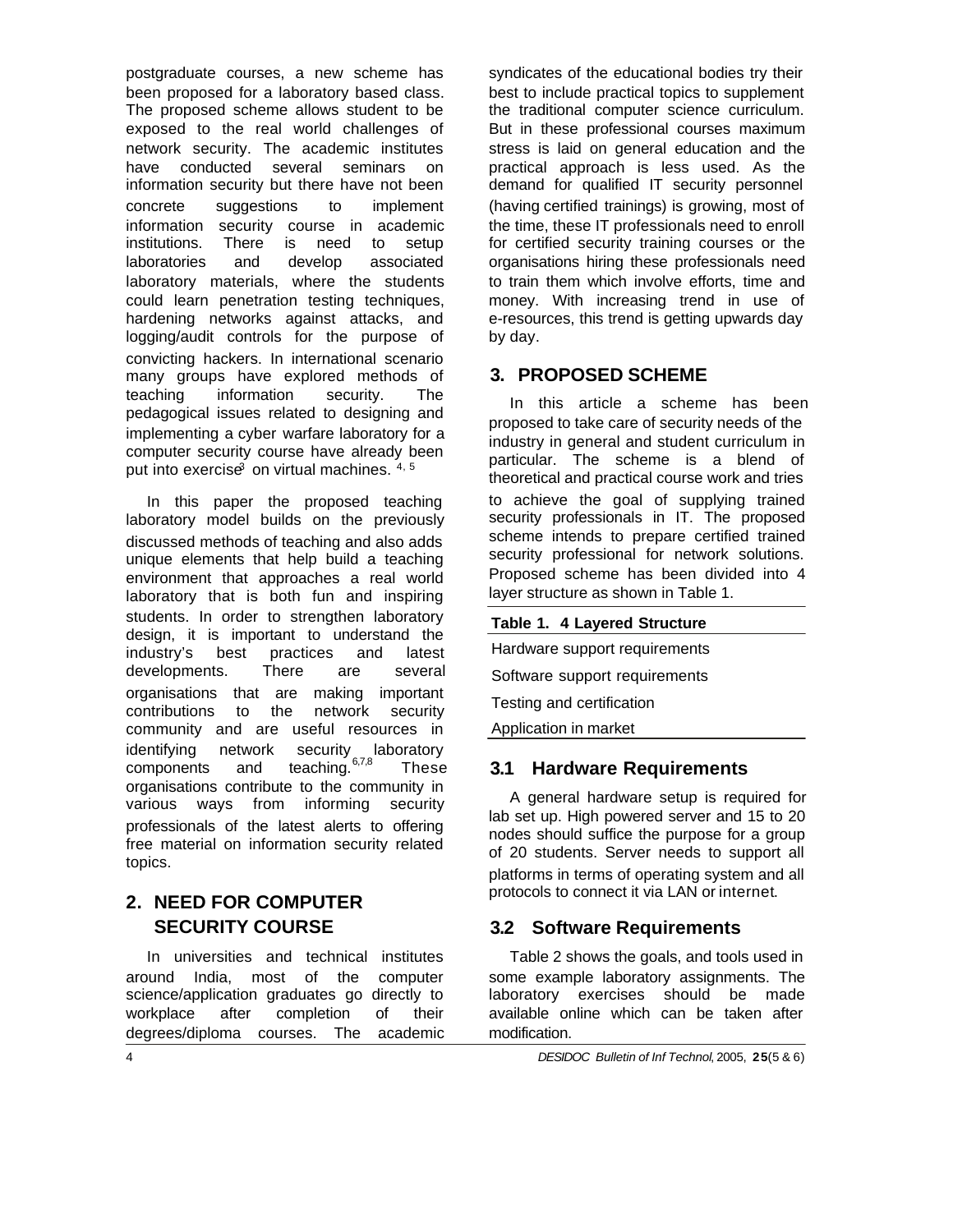## **3.3 Testing and Certification**

The course curriculum for internet work security course includes almost all relevant topics. Some background in system administration and computer network is necessary. A basic knowledge of computer security features like firewall, intrusion detection, Trojan horse, Denial of service, Authenticity, Cryptography<sup>9,10,11</sup> should be prerequisite requirement for entry level to such a course.

The trainees can use the Computer Oracle and Password System (COPS), Netcracker and Network Security Scanner (NESSUS) tools<sup>12</sup> to locate opportunities for mischief on other people's systems, it is important that they understand why breaking into computers and disrupting computer operation is both illegal and unethical. The laboratory exercises will be developed where students work in teams to secure a computer system and then try to gain access to other systems present in the network, including the systems used by

**Table 2. Goals and objectives and the tools used in some example laboratory assignments**

| Laboratory<br><b>Exercises</b> | <b>Goals (including detection and</b><br>countermeasures)                                                      | Software (used to support these<br>goals)                                                          |  |
|--------------------------------|----------------------------------------------------------------------------------------------------------------|----------------------------------------------------------------------------------------------------|--|
| 1                              | Operating system installation, network<br>reconnaissance, network mapping,<br>and vulnerability assessment     | VmWare, CheopsNG, nmap, nessus,<br>SuperScan, Sam Spade                                            |  |
| $\overline{2}$                 | cracking, sniff network<br>Password<br>connection<br>between<br>computers,<br>Man-in-Middle attacks            | L0phtCrack, John the Ripper, ethereal,<br>nmap, hunt                                               |  |
| 3                              | Falsifying identity on a network,<br>Denial of service, detection spoofing                                     | <b>DNSspoof</b><br>dsniff,<br>arpwatch,<br>and<br>datapool                                         |  |
| 4                              | Buffer overflows vulnerabilities in<br>software                                                                | Programs in C/C++ language                                                                         |  |
| 5                              | Rootkit methodologies for regaining<br>access to systems once compromised<br>and methods of detecting rootkits | Irk4, Knark, Kern_check, chkrootkit,<br>rootkit<br>sterace,<br>Hunter,<br>Hacker<br>Defender       |  |
| 6                              | Trojans<br><b>Back</b><br>doors<br>and<br>compromising systems                                                 | for Netcat, icmp-backdoor, Virtual Network<br>Computing, Back Office                               |  |
| $\overline{7}$                 | Honeynets and forensics                                                                                        | AIDE, Scan of the month Challenge,<br>FIRE, Coroner's<br>Toolkit,<br>Autopsy,<br><b>Sleuth Kit</b> |  |
| 8                              | <b>Firewalls</b>                                                                                               | Linux firewall iptables, Zone Alarm,<br><b>Cisco PIX Firewall</b>                                  |  |
| 9                              | fundamentals,<br>proliferation<br>Worm<br>techniques, and spreading rates                                      | Self written worm, annakurikova                                                                    |  |
| 10                             | Wireless security, cracking WEP keys                                                                           | Kismet, airsnort                                                                                   |  |
| 11                             | Virtual private network security                                                                               | SSH VPN in Linux, IPSec VPN using a<br>Cisco VPN Concentrator                                      |  |
| 12                             | World wide web vulnerabilities                                                                                 | WGET, Nikto                                                                                        |  |
| 13                             | Capture flag network security exercise                                                                         | Attack & defend using all tools &<br>techniques                                                    |  |

*DESIDOC Bulletin of Inf Technol*, 2005, **25**(5 & 6) 5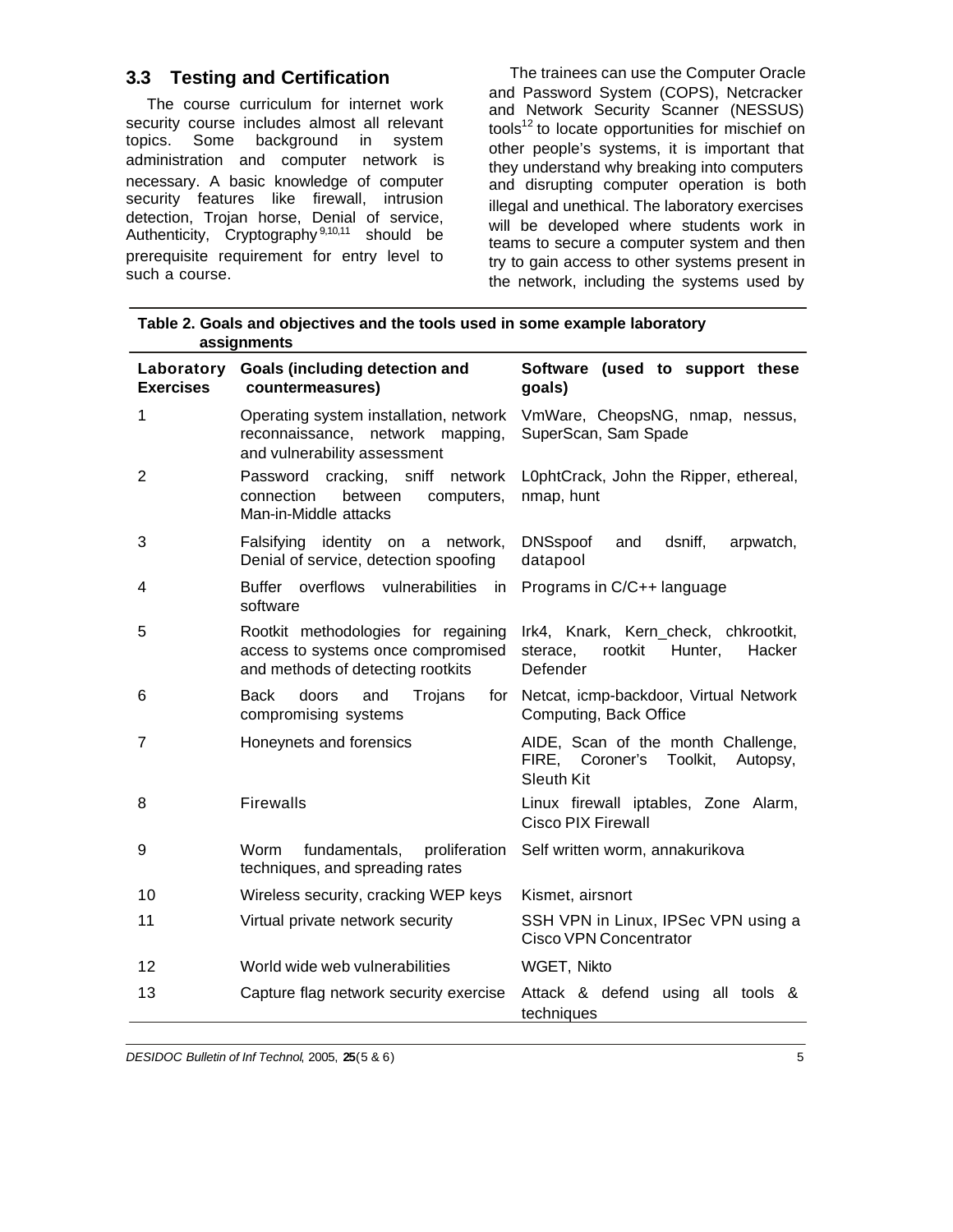other teams. In the first part of the course, the students should be able to handle exercises to demonstrate cumulative understanding of various security issues, strategies and tools.

Some of the tools to be used are: General information gathering (ping, traceroute, finger, whois, nslookup/dig, arp, netstat, etc.), Packet sniffing (tcpdump, ethereal), Password cracking (johntheripper, 10phtcrack), Cryptography (PGP), Port scanning (nmap), Vulnerability assessment (nessus, chkrootkit) and Intrusion detection (snort), etc. It is expected that by the end of the course students will be fairly well aware of the issues and representative tools used in security scenario. The main reason for realistic network architecture is to provide the infrastructure for challenging complex security issues. Though it is possible to accomplish the laboratory assignments with few (less than 10) machines but studies show that using more complex network enables many more possibilities and interesting exercises.

The purpose of the course, the lab exercises during the course, and the cyber war exercises at end of the course is for the better understanding of defence and design of computer systems and networks through the study of both attack and defence strategies. It is also ethically important to stress that attack strategies are important to understand from a defensive standpoint. The goal of the cyber war lab exercise is to give students further experience with the major issues, strategies and tools involved in computer security and to see how they synthesized the information presented earlier in the course.

Figure 1 represents existing course work based on four major scales in four areas as shown on right side panel. Figure 2 shows the proposed theme which is more practical oriented.

Specifically achievements should cater to the following:

- $\Box$  Real-world team based experience with system defence in a live environment
- $\Box$  Exposure to attack in order to better understand the strategies, tactics and

mindset of the attacker, and to be able to respond defensively in a real time environment

□ Experience with technological, physical and social engineering security.

#### **3.4 Application in Market**

The computer security course itself is a combination of lecture and laboratory exercises developed to build exercises in both security concepts and particular tools. The benefits of a laboratory component for a computer security course have been noted repeatedly from SIGCSE bulletins (vol nos. 32, 33, 34 and 35). The benefits of this certifications course will include: expertise and competency recognised by the industry, government and academia if adopted by the university, engineering colleges along with benefit to profession, organisational gain and personal gain. In the society where networking is increasing in an exponential phase, the need for security professionals will rise in abundance. The only trained professionals can suffice the need of the networking solutions. So the proposed





6 *DESIDOC Bulletin of Inf Technol*, 2005, **25**(5 & 6)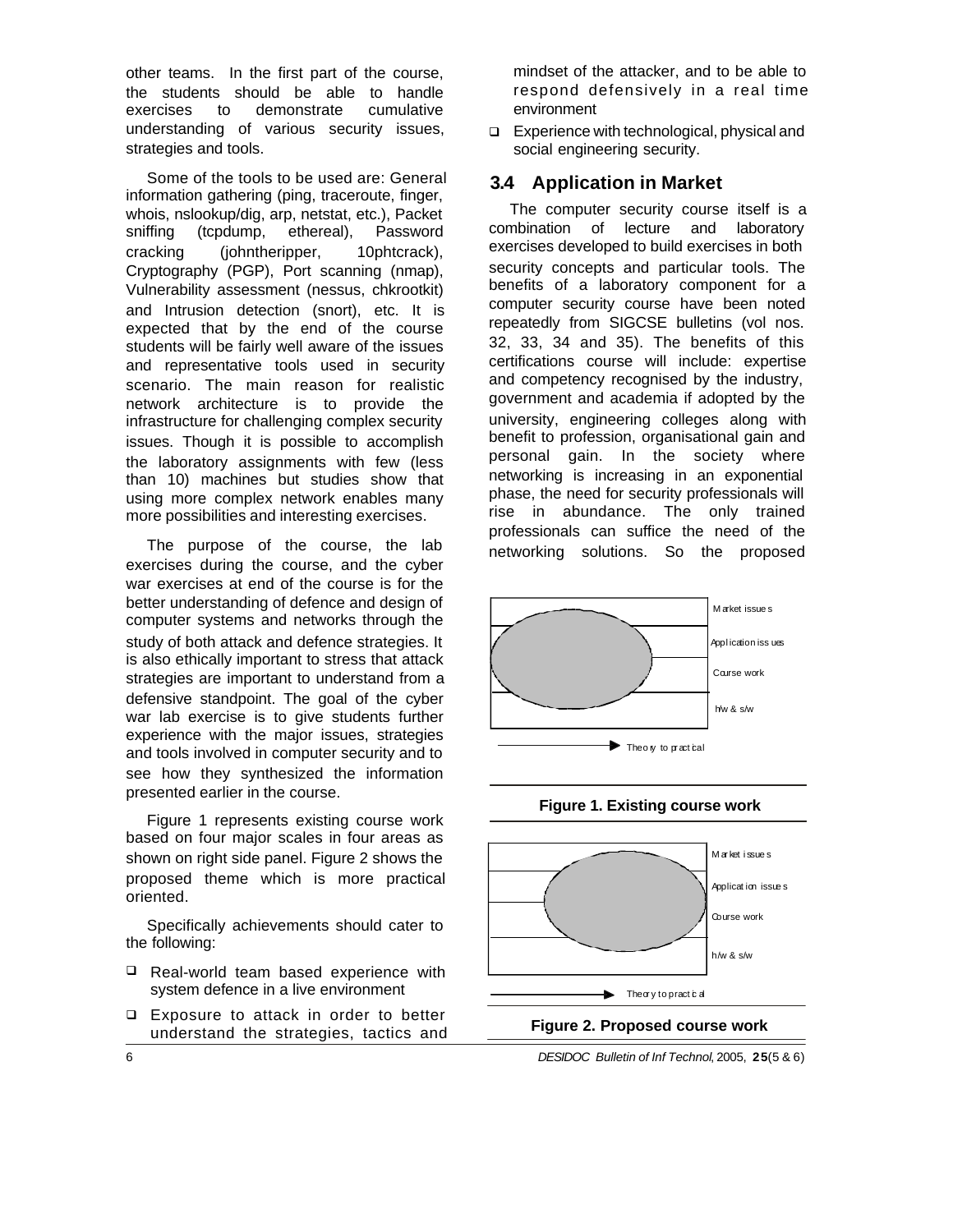scheme is going to have tremendous potential in the market of IT. Department of Telecommunication aims to achieve the target of internet subscribers from current 3-4 million to around 90-100 million by 2020. Table 3 shows the targets in years to come. $14,15$ 

This much growth will lead to more and more security problems and need for trained security professionals.

## **CONCLUSION**

Having a totally isolated information security laboratory where students are allowed to launch attacks and attempt to defend against them is highly educational and motivating. Students hardening their machines and network and then seeing them compromised will be better prepared to understand how to prevent similar compromises in the future and in the real life scenario. The laboratory gives exposure to realistic network background traffic, access control lists, firewall rules, network address translation, etc. In a network of the complexity presented here, system teaches valuable operational issues that theoretical and simpler laboratory implementations never encounter. This should prepare to make the IT professionals face the challenges in information security. The universities, engineering colleges, and polytechnic colleges should take initiative to start network security courses with more than 80% of the course stress on practical exposure as being suggested in this proposal. The training curriculum for computer security course should include awareness, education, training and certification. This course can be a part of the other professional degree/diploma course and can be started side by side as vocational training programme.

# **REFERENCES**

- 1. Singh, A. Girdhar. Building and implementing a successful information security policy. *In* Proceedings of National Seminar on e-Security at Guru Teg Bahadur Khalsa Institute of Engg & Technology, Malout, India, 26-27 May 2004.
- 2. Singh, S. & Singla, S. Building a security awareness program. *In* Proceedings of National Seminar on e-Security at Guru Teg Bahadur Khalsa Institute of Engg & Technology, Malout, India, 26-27 May 2004.
- 3. Wagner, P.; & Wudi, J. Designing and implementing a cyberwar laboratory exercise for a computer security course. *In* Proceedings of 35th SIGCSE Technical Symposium on Computer Science Education, Norfolk, Virginia, 2004, pp. 402-06.
- 4. Ragsdale, D.; & Dodge, R. A virtual environment in IA education. *In* Proceedings of 2003 IEEE Workshop on Information Assurance, United States Military Academy, West Point, NY, June 2003, pp. 17-23.
- 5. Hill, J.; Carver, C.; Humphires, J.; & Pooch, U. Using an isolated network laboratory to teach advanced networks and security. *In* Proceedings of 32nd SIGCSE Technical Symposium on Computer Science Education, Charlotte, North Carolina, 2001, pp 35-40.
- 6. SANS www.sans.org
- 7. CERT Coordination Centre www.cert.org
- 8. Insecure.org www.insecure.org

| Table 3. Internet and broadband users' targets |                                        |                    |                                |                    |  |
|------------------------------------------------|----------------------------------------|--------------------|--------------------------------|--------------------|--|
| Year<br>ending                                 | <b>Broadband</b><br>subscribers target | <b>Penetration</b> | Internet subscribers<br>target | <b>Penetration</b> |  |
| 2005                                           | 3 million                              | $0.3\%$            | 6 million                      | 0.6%               |  |
| 2010                                           | 20 million                             | $1.7\%$            | 40 million                     | 3.4%               |  |
| 2020                                           | 32-40 million                          | $4 - 5%$           | 90 million                     | 10.0%              |  |

*DESIDOC Bulletin of Inf Technol*, 2005, **25**(5 & 6) 7